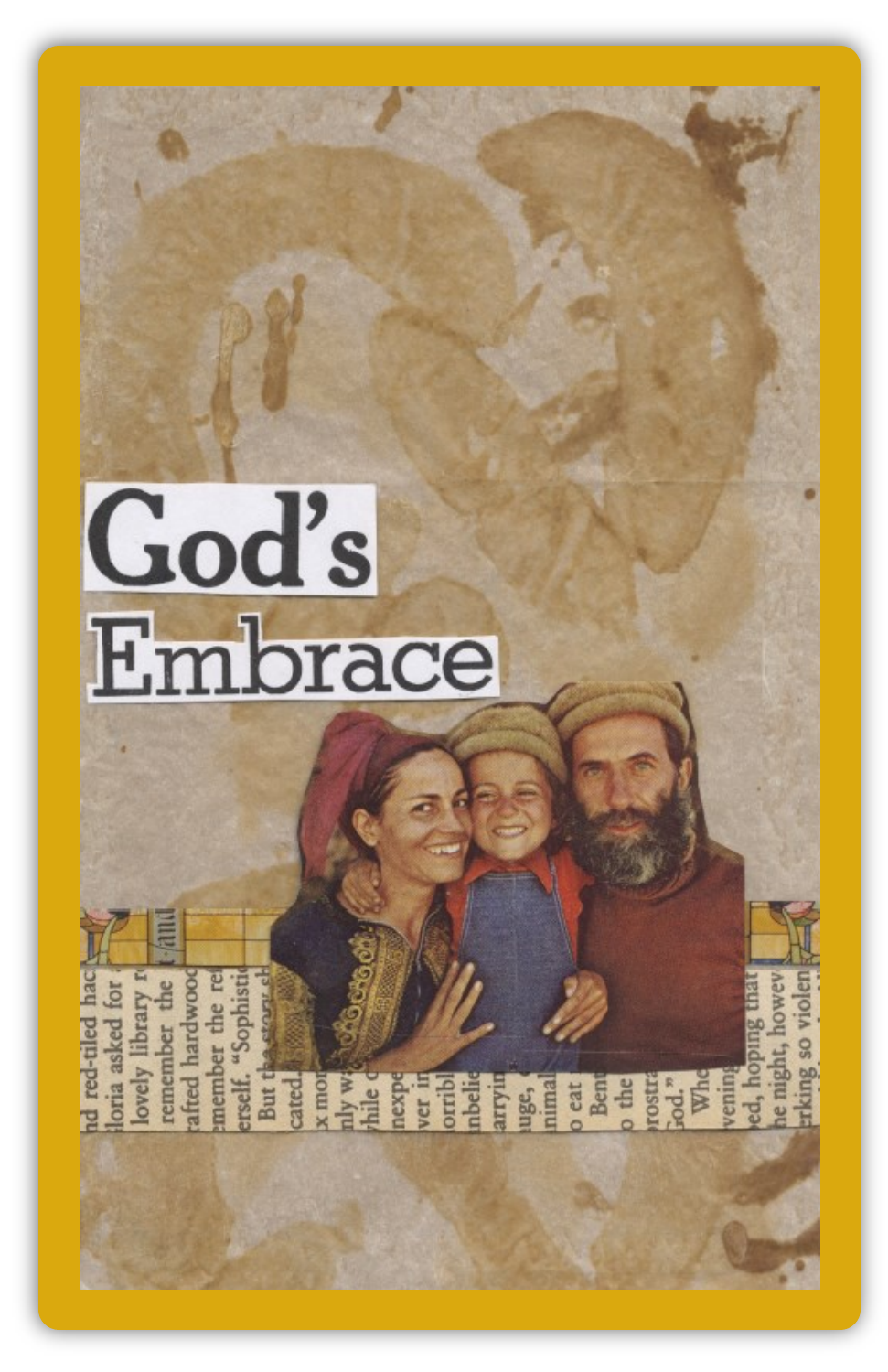

# Mennonite Church

December 05,2021 10:30

Prelude *Cello Concerto in D Minor, Prelude*—É douard Lalo

Welcome! Call to Worship Candle Litany

> Leader: We light a candle of peace. And we imagine: **People:** God's tender mercy, God's compassion. Leader: We light the candle of peace to feel God's embrace, God's nearness, God's breath. **People:** Imagine that… we are God's wonders, blessed wonders.

Prayer

| Comfort, Comfort, O My People         | VT 212 |
|---------------------------------------|--------|
| Hear the Turmoil of the Nations       | VT 201 |
| Malachi 3: 1-4                        |        |
| Luke 3: 1-6                           |        |
| <b>Confession and Assurance</b>       |        |
| Children's Time                       |        |
| <b>Stewardship Moment</b>             |        |
| Hark! The Glad Sound!                 | VT 217 |
| Solemn Stillness, Weary Streets       | VT 276 |
| Mark 11:15-19                         |        |
| $C_{\alpha}$ and $\alpha$ is $\alpha$ |        |

Sermon Musical Reflection Transition Moment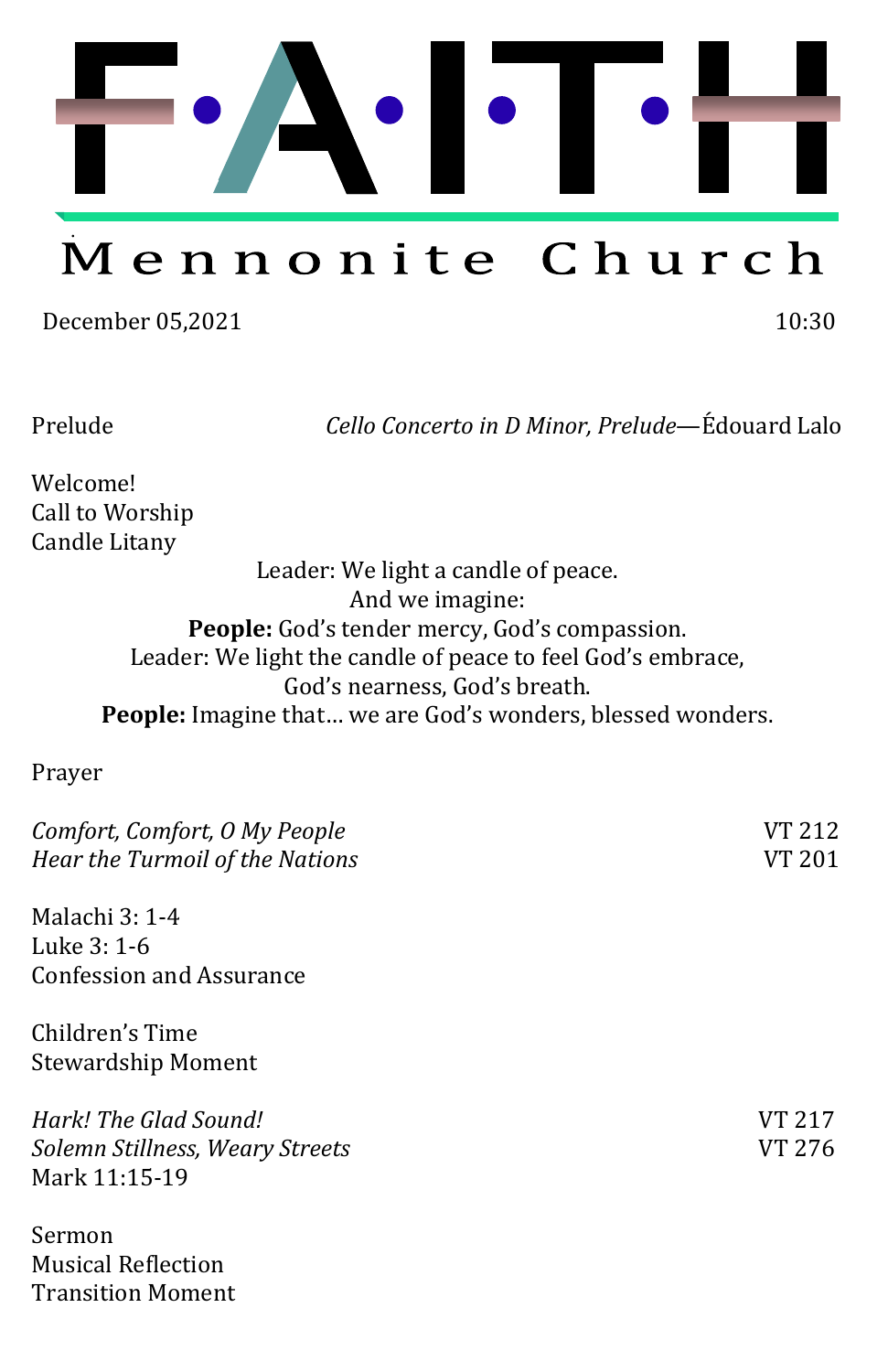*Longing for Light v.* 1,2,5 *VT* 715 Blessing—Philippians 1:3-11 Postlude\*

### **Announcements, joys, and sorrows will be brought before the congregation during the unlisted stream after the worship service.**

VT = Voices Together STJ = Green Song Book STS = Purple Song Book CCLI License #: 2009481 ONÉ LICÉNSÉ #739073-A \**This service is streamed live. There will be a pause while the stream is switched from the public to the unlisted (private) stream for our* 

#### **WORSHIP PARTICIPANTS**

| Worship LeaderDeb Schmidt      |
|--------------------------------|
|                                |
| Accompanists Lisa Schmidt      |
|                                |
| Sanctuary Prep Advent Planners |

| BroadcastingAndrew Plank                |
|-----------------------------------------|
|                                         |
|                                         |
| Ushers  .Mike Doerksen & Howard Allison |
| GreetersByron & Janet Ediger            |

## Welcome to Faith Mennonite

Church. We are glad you are here. *Please wear a mask during worship and singing.* If you need a **listening assistance device or a large print bulletin**, please ask an usher.

There are a few \*quiet\* craft items on the back table of the sanctuary that can be used during worship.

### **OUR MISSION STATEMENT**

As followers of Jesus Christ, our mission is to - Worship together as a community of faith, **-** Invite everyone to share the gift of God's love, - Nurture each other in the faith, - Serve others in the spirit of Christ, and **-** Proclaim His way of peace, justice and reconciliation.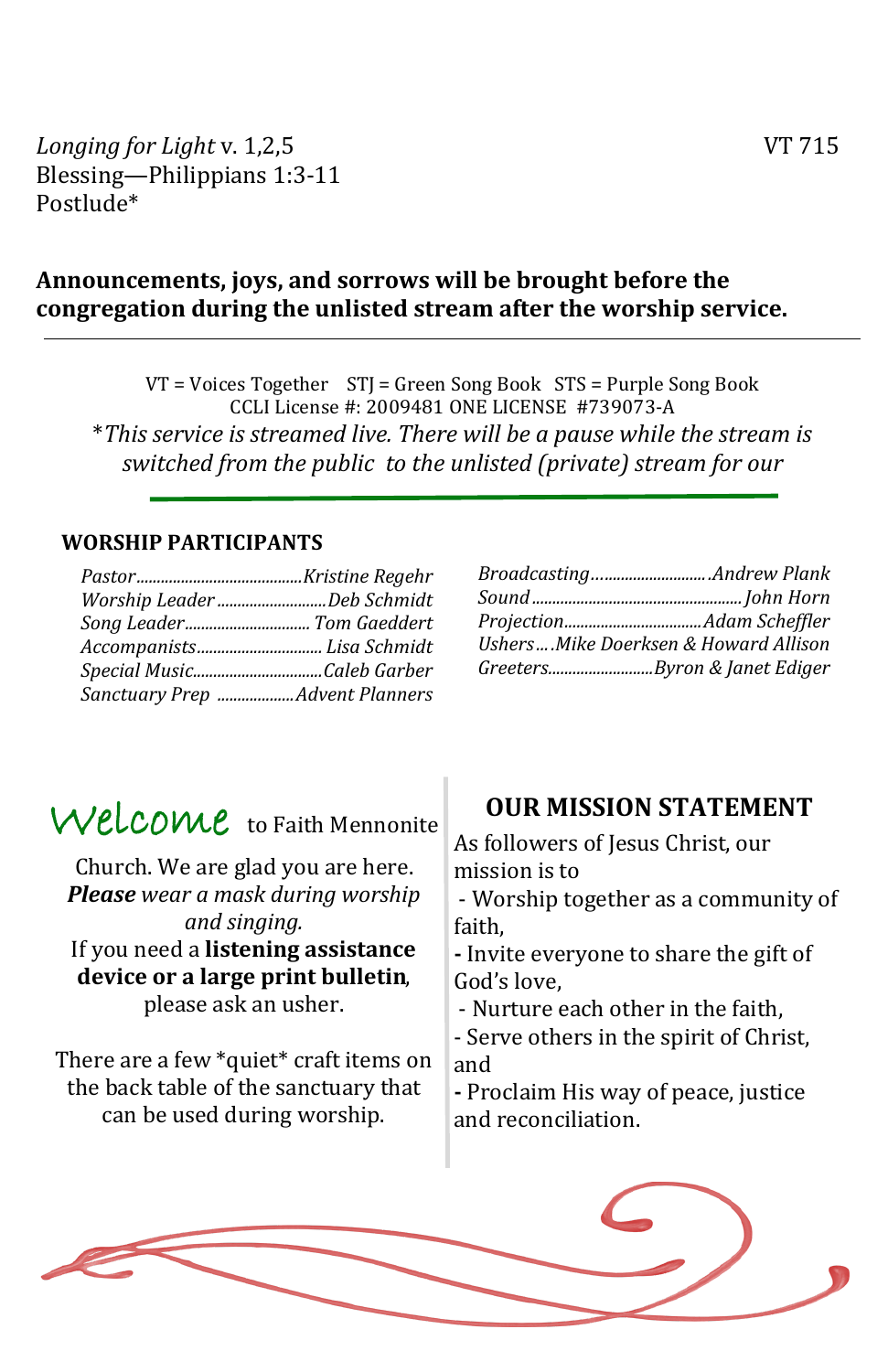## **SUNDAY SCHOOL FOR ALL AGES**

Meet in the Sanctuary at 9:00 AM on Sunday's, then to classrooms at 9:15-10:10 AM

#### **ADULTS**

**CHILDREN/YOUTH**

**Pre-K — 4th Grade:**  LL Room 103 Teacher: Brenda Martinez **Cornerstone:** Fellowship Hall

**Open Class:** LL Open Area

**Lamp Lighters:**  LL Room 125

**Peaceful Practices Sunday School will be as listed below. This class is in the Fellowship Hall.**

**Junior High (5th—8th Grade)** LL Room 105 Teacher: Tammy Plank

**High School**  LL FYG Hall



| <b>Kristine</b><br><b>Preaches</b> | <b>Class Session</b><br>(Date) | <b>Session #</b> | <b>Theme</b>                         | <b>Scriptures</b>             |
|------------------------------------|--------------------------------|------------------|--------------------------------------|-------------------------------|
| 12/5                               | 12/12                          | 8                | Dignity                              | Mark 11:15-19;<br>Advent text |
| $12/19$ &                          | 12/26                          | Season           | Christmas   No Peaceful<br>Practices |                               |
| 1/2/22                             | 1/9/22                         |                  | Transformation   Acts 15: 1-12       |                               |

## *FAITH FAMILY NEWS*

**THE ANGEL TREE** is up! Once again we are helping local families identified by social workers at three Newton elementary schools. Our first set of angels is on the tree and more are coming. Things are a little rushed this year as the schools close on 12/17/21 for Christmas Break, so we need angel gifts delivered to the church by **next Sunday, 12/12/21**. The families who receive these gifts are always very grateful. Please put a book in each one. You can get them at Étc shop and book reviews w/o spending a lot of money. Or ones you have at home that you are ready to pass on. These families may have it a little harder this year due to the covid issues. Gifts should be able to be checked by the social workers, so gift bags are preferred. Thank you so much for your help!

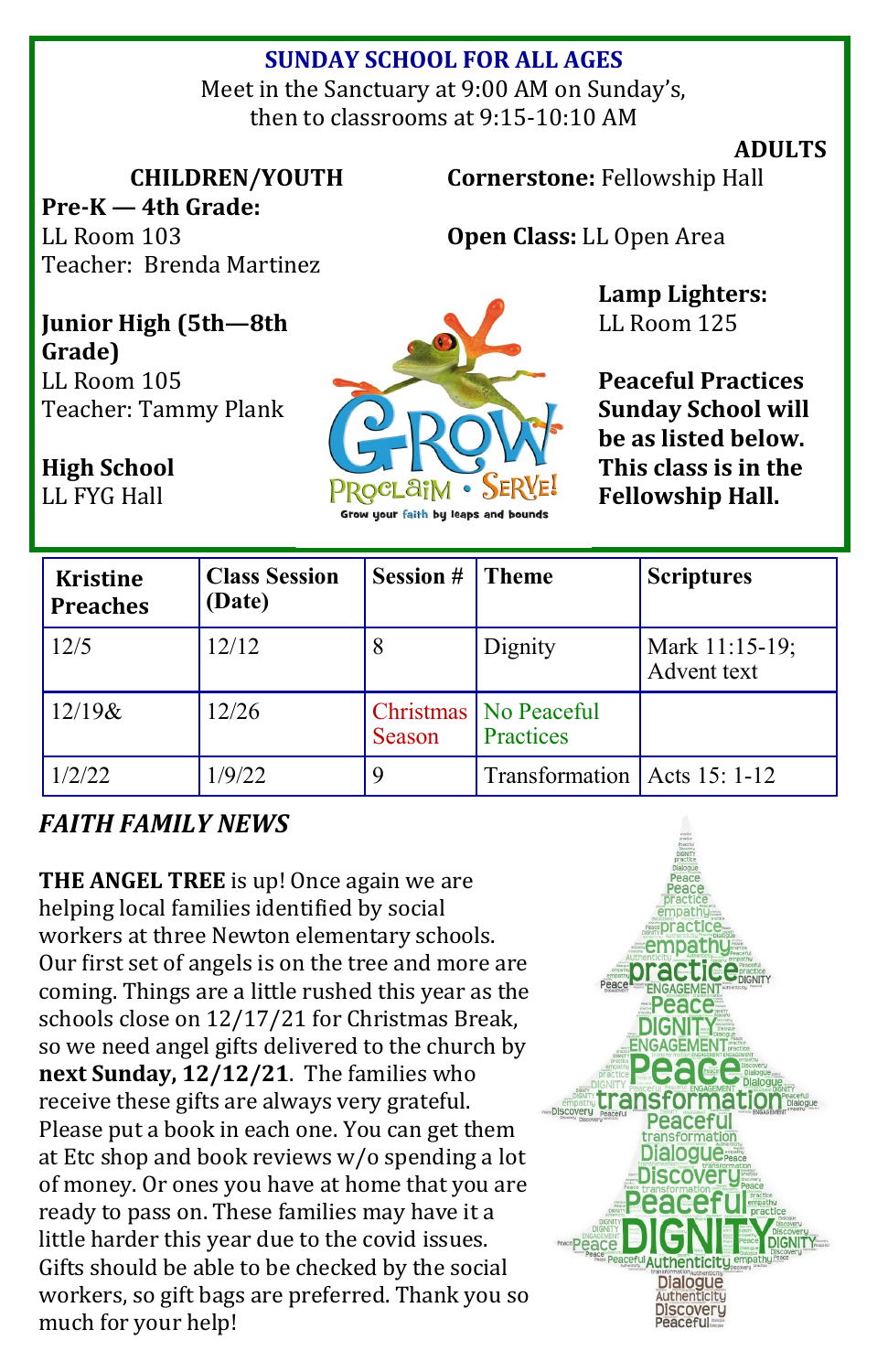**HARVEST OF LOVE** boxes have been placed in the foyer for collecting food donations. Money donations can be left at the church office. Donations will be delivered to the Salvation Army on Dec. 23rd. A list of items most needed can be found on the private forum "Community Needs" at [members.faithmenno.org](http://members.faithmenno.org)

**ALL LADIES AND MEN** are invited to kick off the Christmas season with Faith Mission Circle by celebrating in song and story on Monday, December 6, at 7:00 p.m. in fellowship hall. **It's the Annual Circle Christmas Celebration.** The decorations will be complete, there will be carol singing and unheard of accounts about those carols. The story of Christ's birth will be heard in King James Énglish, Gipende and Hindi. The evening will close with "Silent Night" in three languages, too. Get your Christmas togs out of the closet and come prepared to "carol" in this Yuletide season.

The project this month is for Safe Hope (band aids, Tylenol, cough syrup and cough drops, feminine products, and wipes) and the offering is for Kansas Mennonite Disaster Service.

**JOIN US FOR SPECIAL MUSIC DURING ADVENT.** Starting November 28, we're excited to have our talented musicians providing extra music during the Advent season! Prelude will begin at 10:20, with extra music during the service. We invite you to sit back, relax from the busyness, listen and quietly reflect on the season. The following will be providing music during this time. December 5—Lisa Schmidt & Caleb Garber, December 12—Tammy Plank & Jennifer Horn, December 19–Marlene Habegger & Bell Choir with Lorisa Harder, December 26—Jane Schmidt & Tom Gaeddert, January 2—Lisa Schmidt & Gyles Garber.

**DO YOU FIND THE CHRISTMAS SEASON** a hard time to cope especially with the shorter days and longer darkness that comes with winter? This year we join the Christian tradition of recognizing the Longest Night on Tuesday, Dec. 21st. When the Christmas spirit of joy and generosity is difficult to procure because of loss, grief, or depression, a Longest Night service meets us where we are at, not where we'd like to be. There will be music and readings and candles to light. Anyone welcome; bring friends.

**CHRISTMAS EVE** is little bit less then a month away! Are you ready? Come enjoy a service of Lessons and Carols at 6:00 PM on the 24th of December.

## **OTHER AREA EVENTS**

*CHRISTMAS JOY* is being presented by the Treble Clef Choir, Hearts 4 Him, and Prairie Bronze Handbell Énsemble. This Christmas Vespers will be on Sunday, December 5 at 3 PM at First Presbyterian Church at 900 Columbus in Newton. A freewill offering for the Treble Clef Scholarship Fund will be taken. Prelude will be offered by pianist, Joan Wulf.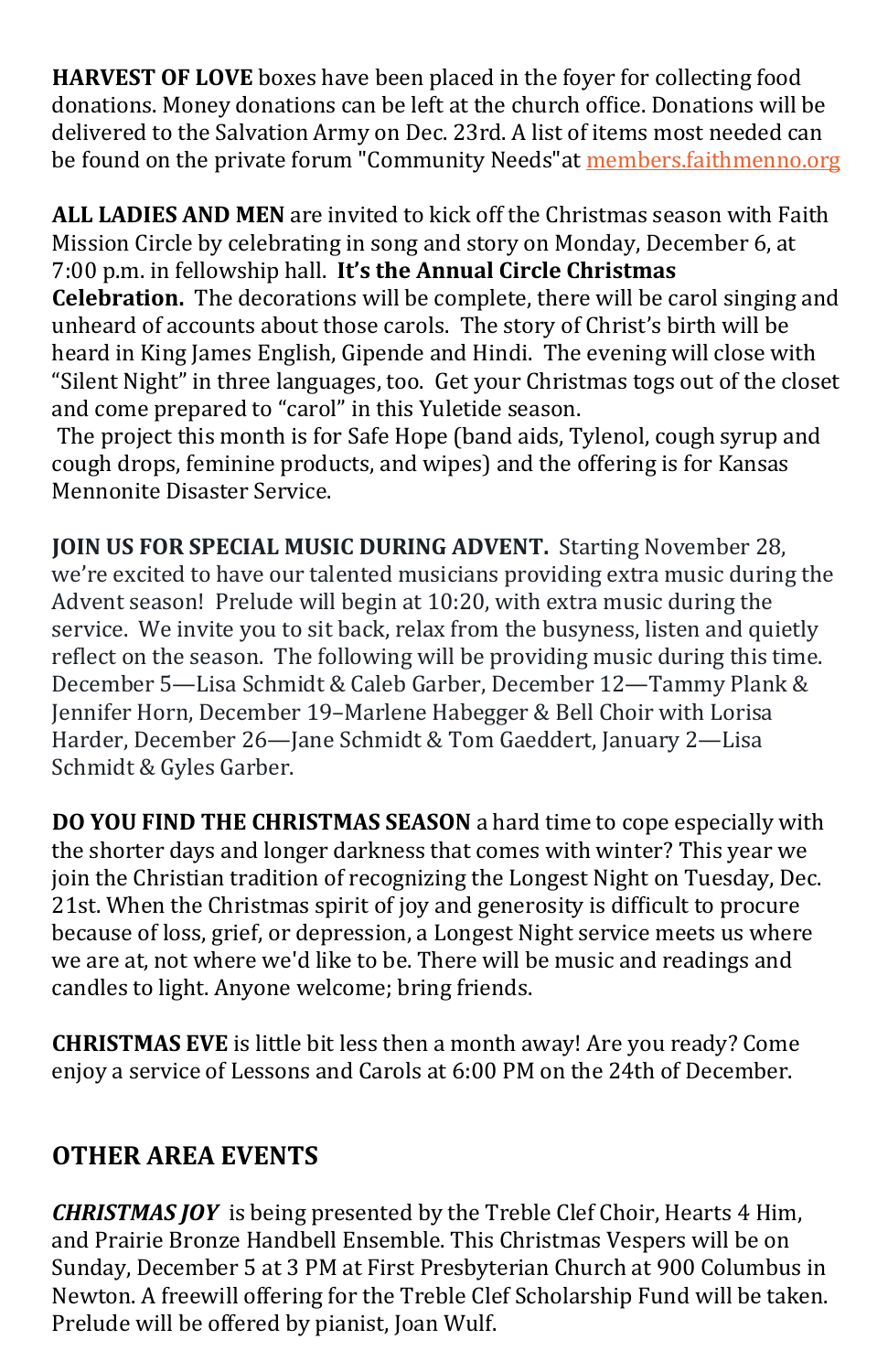**TUESDAY, DECEMBER 7–** Bethel College Steel Drum Band concert, 7 p.m., Krehbiel Auditorium in Luyken Fine Arts Center.

**DECEMBER 7, @ 7:30 PM** Returning to Hesston College after ten years, Canadian Brass will perform as part of the 2021-22 Sunflower Performing Arts series. This ensemble explores many genres of music and has added nearly 600 new arrangements to the brass quintet repertoire. In its 49th season, Canadian Brass is known for concerts that display virtuosity, creativity and humor.

**WEDNESDAY, DECEMBER 8 –** Singalong to Christmas portions of Handel's Messiah returns in-person, 11 a.m., Memorial Hall, with chamber orchestra, soloists and student conductors. Scores provided.

**FRIDAY, DECEMBER 10**– Christmas Gala Jazz concert, 8 p.m., Krehbiel Auditorium in Luyken Fine Arts Center.

**CENTRAL KANSAS MASTER CHORALE** under the direction of Dr. Joel Garber presents *Lessons and Carols* on December 12, 2021 @ 7:00 PM at Hesston Mennonite Church. Featuring: The Prairie Bronze Handbell Énsemble, Paul Épp Trumpet, Ken Rodgers, organ. Free Admission

**THE MCPHERSON COMMUNITY BRASS CHOIR** under the direction of Jerry Toews will give their Christmas Brass Concert Sunday, Dec. 12 at 7:30pm in the Goessel HS gym. This event is sponsored by the Goessel Ministerial Alliance. Note the location change accommodating for social distancing. Come and enjoy a festive brass Christmas concert!

**SUNDAY, DECEMBER 12** – Lighting of the Green returns in-person this year; 8 p.m. on the Bethel College campus.

**YOU'RE INVITED** to join us to continue the conversation we started at Pastor's Day Apart through the WDC Resource Library Book Discussion over Tongue-Tied: Learning the Lost Art of Talking about Faith by Sara Wenger Shenk**.** We welcome those who have read the book and those simply interested in the topic. The discussion will take place via Zoom from 7:00- 8:00pm. A limited number of copies of the book are available through the library. RSVP at [crlib@mennowdc.org](mailto:crlib@mennowdc.org)

**HAVE YOURSELF A HONKIN' GOOD HOLIDAY,** December 17 from 4-6 p.m.! MCC is thrilled to host this drive-thru event again this year. Order your charcuterie box(es) today to enjoy in the comfort of your home, spread Christmas joy and order extra to give as gifts! Suggested donation per box is \$25. We're also collecting items for [MCC hygiene kits](https://mcc.org/get-involved/kits/hygiene) at this event. Place your order by 5 p.m. on December 9. **[Details and order form are on mcc.org.](https://mcc.org/get-involved/events/have-yourself-honkin-good-holiday)** Questions? Please call 316.283.2720.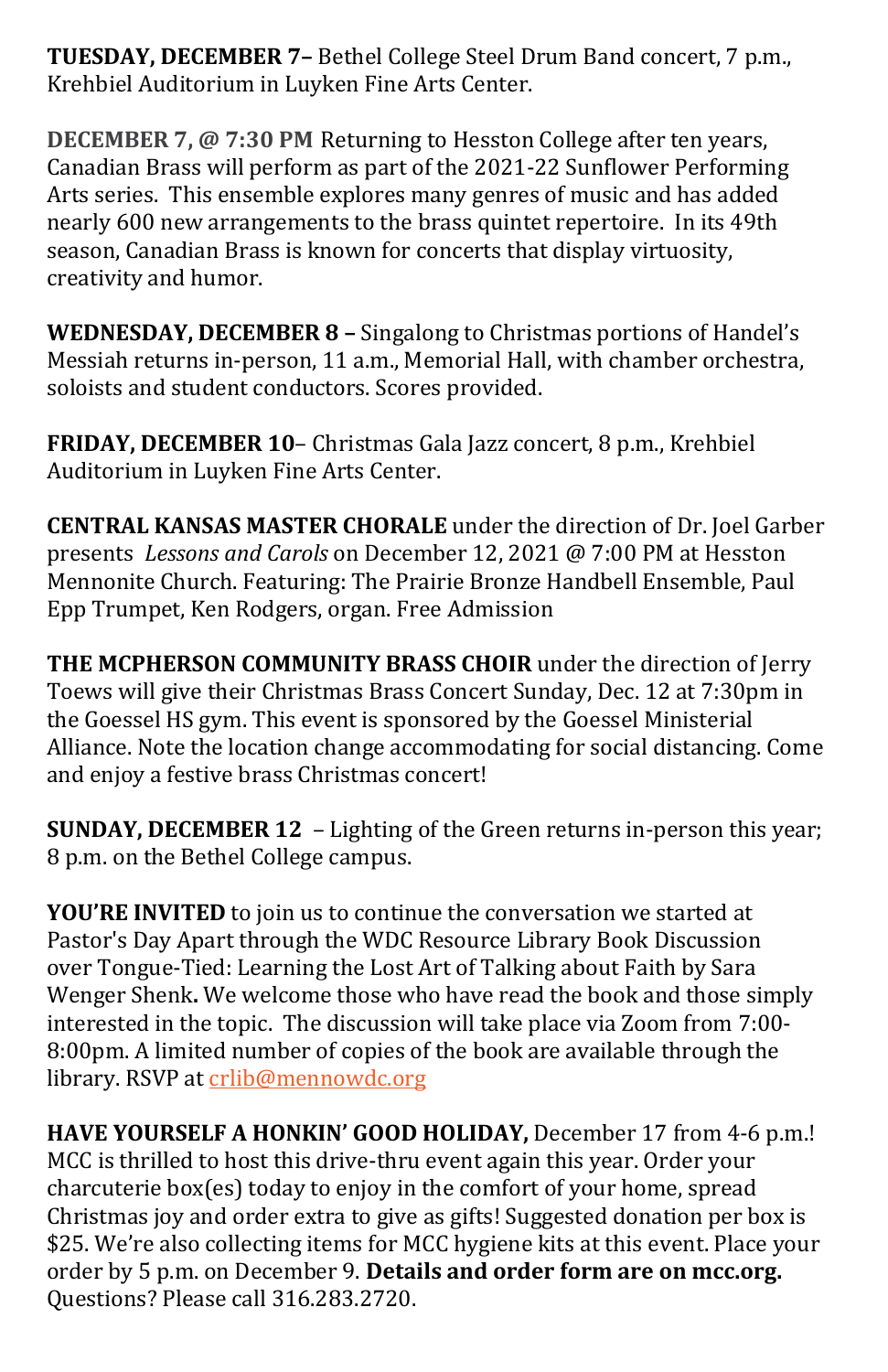**CHRISTMAS GATHERING** on December 18 at 2:30pm**!** Join us in the Dining Hall at Camp Mennoscah for afternoon fun--bring games to play indoors or out. Camp will provide popcorn and generic pop. (Masks recommended and encouraged for inside activities.)

**CHECK OUT** the bulletin board in foyer for fundraisers and events in the area.

*This Week* (12/05/2021– 12/12/2021)

#### **Monday**

7:00 PM Mission Circle Christmas Program

#### **Sunday:**

 9:00 AM Sunday School for all ages 10:30 AM Worship

## *Looking Ahead*

**December 14:** Deacons **December 19:** Handbell Choir Plays **December 20:** Church Council **December 21:** Longest Night Service **December 24:** Christmas Éve Service **December 24 & 27:** Church Office Closed **December 27:** Caregiver Support Group

In lieu of passing an offering plate, there is a container in the back of the sanctuary for our offering collections.

*Attendance for 11/28/2021 Worship: 63*

*Board of Administration's Contact Person for December: Jim Yoder: 316.283.2854*

*Board of Deacons' Contact Person for December: Harlan Bartel: 316.283.4553*



Kristine Regehr, Transitional/Interim Lead Pastor pastor\_kristine@faithmenno.org Monday - Wednesday, Friday 9:00am - 1:00 pm Kathy Garber, Administrative Assistant **Channel Communistrative Assistant** Office@faithmenno.org *Monday - Thursday: 8:00am - 12:00 & 1:00 pm - 3:30 pm; Friday: 8:00 am - 12:00 pm* Gyles Garber, Moderator Moderator Moderator Moderator Moderator Moderator Moderator Moderator Music School and Moderator Music School and Music School and Music School and Music School and Music School and Music School and Jo Kasitz, Treasurer Faith.Treasurer@faithmenno.org Verda Deckert, Congregational Nurse Faith.Nurse@faithmenno.org Shari Scheffler, Transition Facilitator share sharis@faithmenno.org

2100 N Anderson Ave Newton, KS 67114 (316) 283-6370